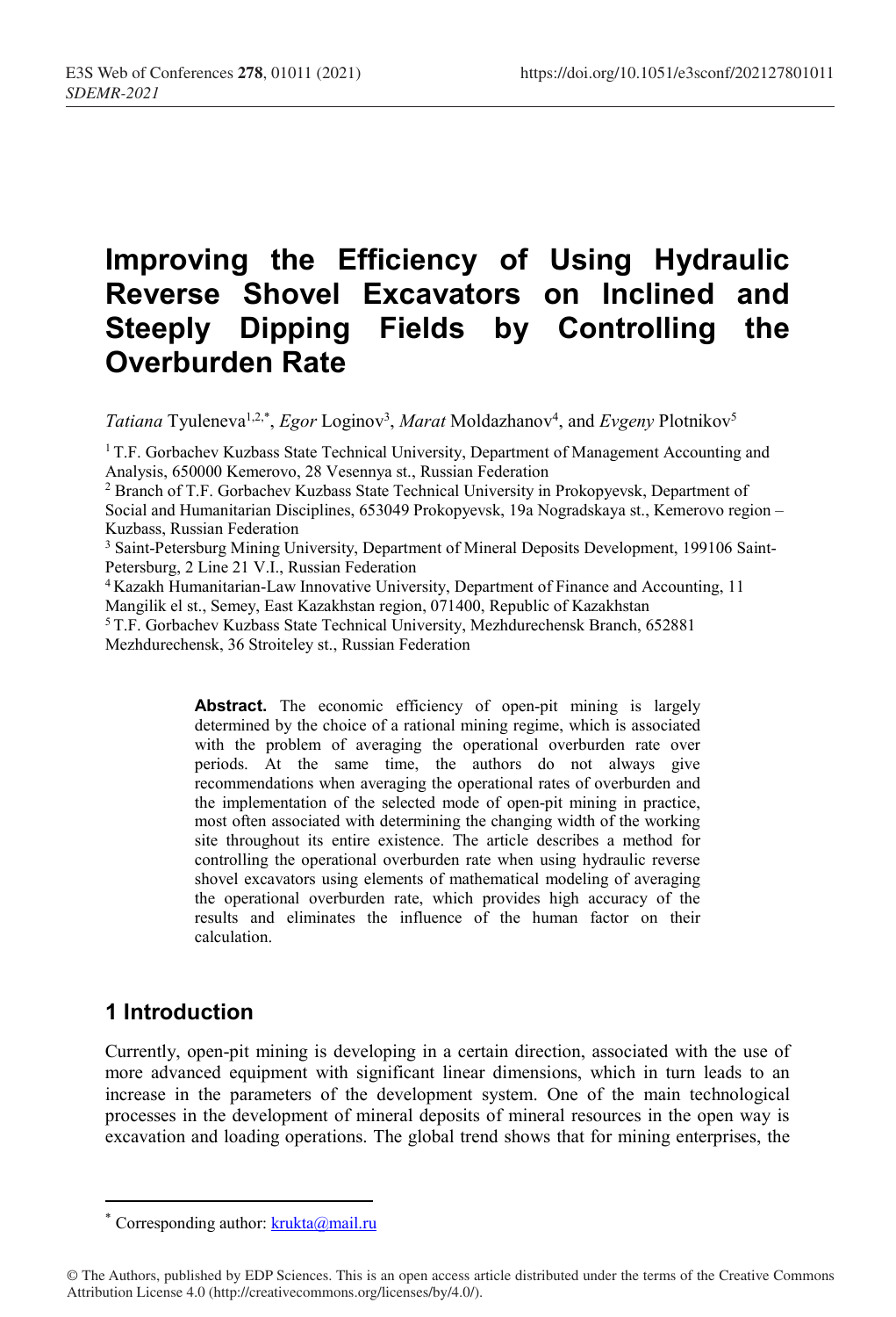share of using rope shovels is decreasing in favor of more actively developing hydraulic reverse shovels [1-3].

In the case of open-pit mining of mineral deposits, the volumes of overburden removed from the quarry, as a rule, are several times higher than the volume of valuable minerals. Since the enclosing rocks, which make up the main part of overburden rocks, are close to the mineral in terms of physical and mechanical properties, labor costs for excavation. Therefore, total cost of mining is formed, to a large extent, with the cost of overburden removal. Determining the productivity of a quarry by overburden is a very relevant area of research for improving efficiency, and the overburden rate itself is one of the main indicators of the effective operation of a modern section.

## 2 Theory of Experimental Research

Mining and geometric analysis of the quarry field remains one of the main methods for calendar planning and determining the rational mode of mining operations. However, this method has some disadvantages – high labor intensity, the need for maximum accuracy of the initial data, the uncertainty of the initial position of mining operations, the need to build a new curve  $V = f(P)$  at  $\varphi_{max}$  and  $B = B_{min}$  when changing the direction of the excavation. In addition, in the case when the curves for  $\varphi = \max$  and  $\varphi = 0^\circ$  are located too close to each other, there is uncertainty of the final results. This method is widely used in practice, but its implementation shows the above disadvantages, which can be avoided when describing this method in mathematical form [4-5].

The averaging of the operational overburden rate is achieved by varying the angle of inclination of the working side of the quarry over time due to the corresponding change in the width of the working platforms. In average the operational overburden rate using existing methods, specific recommendations have not yet been developed for the implementation of the selected mining mode in the practical planning of mining operations at the quarry, most often associated with determining the changing width of the working area (WWA) throughout the entire life of the field in the open pit. To implement the method, it is necessary to know the development system, the opening scheme and the direction of the deepening in the quarry space, to have cross-sections or segmental plans with the boundaries of the quarry applied at the end of mining [6].

One of the conditions for the normal operation of a modern quarry is to maintain a sufficient width of working areas during the entire period of its operation. The design dimensions of the working areas are calculated values averaged over the length of the work front and to a certain extent depend on the intensity of the movement of the working ledges and the accepted provision of the quarry with ready-to-excavate reserves of rock mass. In real practice, the width of the working areas along the length of the front varies around the average values due to the discreteness of the technological processes.

There are two extreme values for the width of the work area. The minimum width of the work area serves as a criterion limiting the reduction of work areas. It is set by the project individually, is a calculation criterion and is regulated by regulatory documents. The maximum width of the working area, at which the development of the field is carried out almost in layers, is determined by the size of the quarry field in the plan, but mining operations in the deep development systems with maximum working areas are almost impossible, and there is also a problem of preparing the underlying horizon for excavation.

Different methods of determining the width of the work area were studied. It is worth noting that to determine this parameter, there are a large number of different methods and techniques: the method of calculation in rocks using the drilling and blasting method of preparing the rock mass for excavation (the main indicator is the width of the collapse of the ledge after the explosion); the method of calculation for loose, soft rocks extracted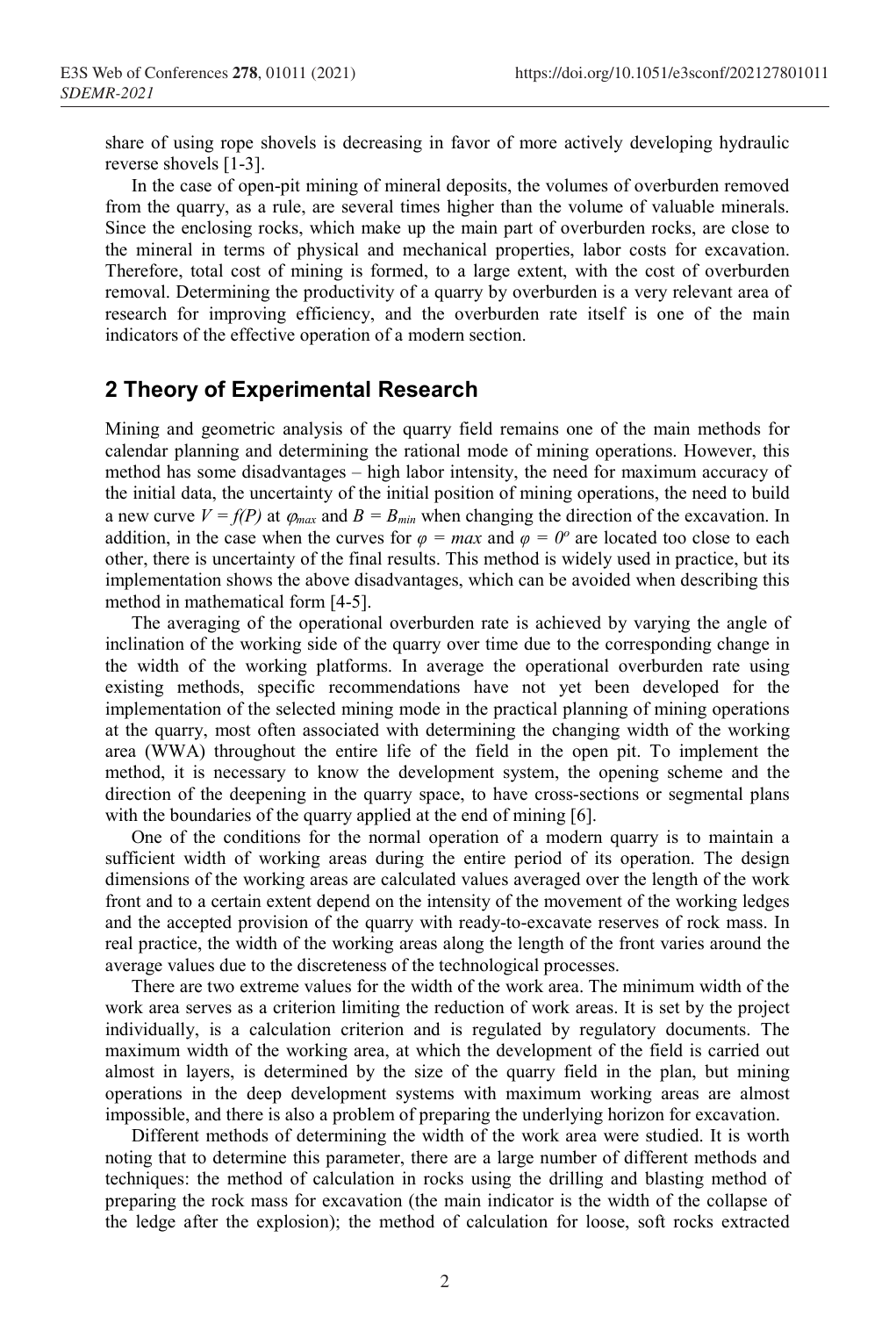without preliminary loosening (the main indicator is the width of the entrance). In turn, these methods can be divided into subsections: the geometric method (the main indicator is the slope angle of the working side of the quarry  $\varphi$ ); the method that takes into account the parameters of the excavation and loading equipment (the main indicators are the parameters of a single-bucket excavator); the method that takes into account the parameters of transport equipment (the main indicators are the parameters of vehicles) [7-8].

Different types of buckets used on hydraulic reverse shovel excavators were considered. An increase in the size of mining equipment leads to an increase in the probability of accidents at work. To reduce this trend, it is necessary that the work is carried out according to the mining project. The minimum width of the working areas is determined in accordance with the arrangement of the removal and loading equipment and the scheme of the entrance of dump trucks for loading. The width of the working area should provide the possibility of productive work of the excavation and transport equipment. For specific production situations, the necessary set of elements is specified that determine the values of the width of the working area of the existing quarry. The minimum width dimensions of the working area are determined depending on the technical parameters of the equipment of the technological complex used (excavator – dump truck). When determining the minimum width of the working area using hydraulic reverse shovel excavators, it is necessary to take into account the advantages of this equipment.

The experience of mining enterprises and design organizations shows that for a given performance of a quarry for mineral resources, the main tool for managing the mining regime is the variation of the overburden rate. In most cases, the graphic expression of the overburden mode is a polyline. When developing steeply falling fields or fields with mountainous terrain, the overburden schedule at the beginning of the field development has an ascending period, when the maximum point is reached, an inflection point appears, and at the end of the development, the schedule has a descending period.

When choosing the mining regime, the most commonly used adjustable parameters of the development system are: the length of the mining front, the width of the working areas, the height of the ledge. It is not always possible to simultaneously increase the productivity of a quarry for minerals and reduce the volume of overburden. Most often, an increase in the productivity of a quarry for a mineral leads to an increase in the volume of overburden, and a decrease in the overburden rate can lead to a decrease in the productivity of a quarry for a mineral, which is often an average value. In this regard, studies aimed at stabilizing the mining regime by controlling the operational overburden rate are relevant.

#### 3 Results and Discussion

One of the most effective ways to regulate the regime of mining operations is to change the angle of the slope of the working side. Changing the width of the working areas gives to vary the angle of the working side, which, in turn, gives to approach the method of controlling the operational rate of overburden. Changing the slope angle of the working side of the quarry ( $\varphi$ ) is possible within the two extreme values of  $\varphi$ max and  $\varphi \to 0$  (Figure 1) for inclined and steeply falling deposits.



Fig. 1. Extreme possible cases of working out a quarry [7].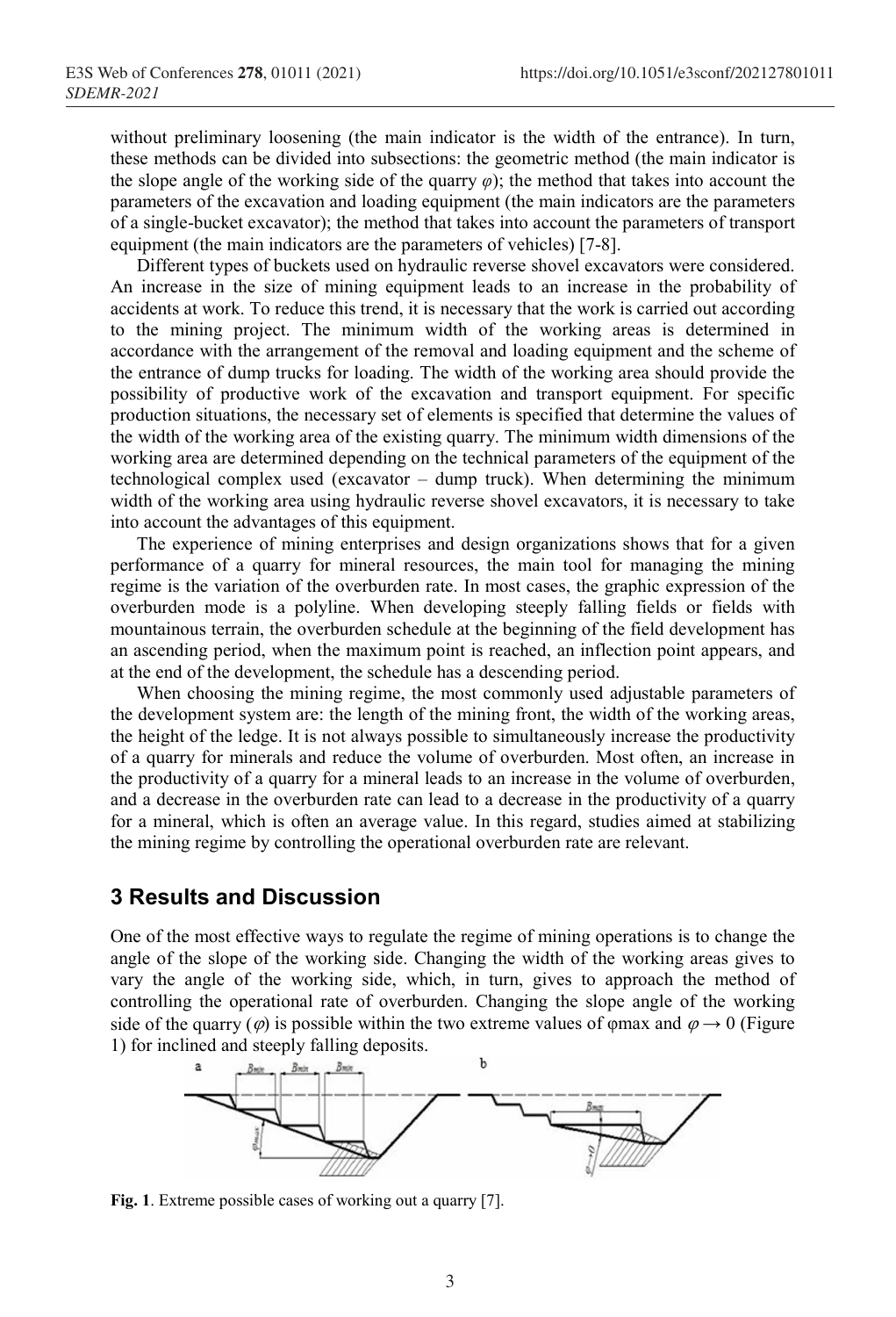In order to achieve a uniform mining regime with a set mineral productivity, the main way to average the volume of overburden operations is to redistribute their peak values over time. This method can be implemented in two main ways: transfer of peak volumes to an earlier period (Figure 2 a) and transfer of peak volumes to a later period of operation of the quarry (Figure 2 b).



Fig. 2. Transfer of peak overburden volumes:  $a - to$  an earlier period,  $b - to$  a later period of field development [7].

In nature, there are no two identical deposits, moreover, even in the study of one quarry, depending on the order of development of the work front and the selected parameters of the development system, the forms of the graphs will be different. Based on this, it is impossible to create a standard approach to describing the behavior of the operational overburden rate, but it is possible to identify a number of dependencies that improve the study of this indicator.

The dependence of the slope angle of the working side on the width of the working area is deterministic and can be represented by the graph  $\varphi = f(WWA)$  at reference values (Figure 3).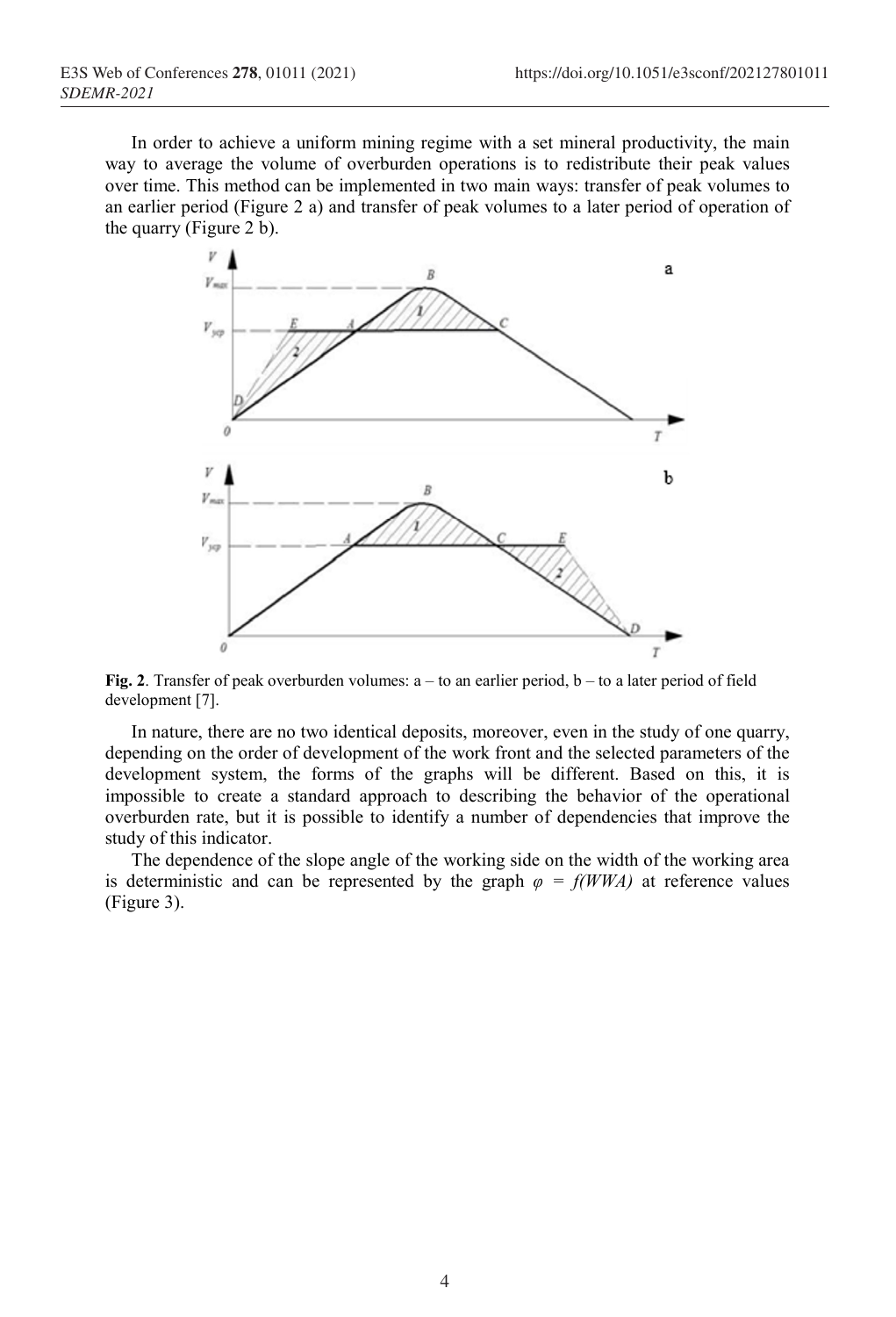

Fig. 3. Dependence of the slope angle of the working side on the width of the working area [8].

Figure 3 shows that the segment BD determines the dependence of the slope angle of the working side of the quarry on the width of the working area under normal conditions. Normal conditions are considered to be the operation of a quarry within the two extreme values of the width of the working area. Point  $B$  is used to limit the minimum width of the working area at the maximum angle of the slope. Point  $C$  is the average value of the width of the working area and the angle of the slope of the working side. The point  $D$  represents the limit of the maximum width of the working area at the minimum angle of the slope of the working side.

Based on the analysis of the dependence of the slope angle of the working side on the width of the working area, it is possible to proceed to the study of the dependence of the operational overburden rate on the angle of the working side (Figure 4 a) and the width of the working area (Figure 4 b). Based on the study of this parameter, it is possible to draw up a graph of the dependence of the operational overburden rate on the angle of the slope of the working side of the quarry  $k = f(\varphi)$ ; and the next one is of the operational overburden rate on the width of the working area  $k = f(WWA)$ . The segment BD (Figure 4 a, b) determines the dependence of the operational overburden rate on the slope angle of the working side of the quarry or the width of the working area under normal conditions. Normal conditions are considered to be the operation of a quarry within the two extreme values of the slope angle of the working side or the width of the working area. Point  $B$  is used to limit the minimum angle of the slope or the maximum width of the working area. Point  $C$  is the average value of the slope angle of the working side or the width of the working area. The *D* point is a criterion for limiting the maximum angle or minimum width of the working area. Thus, the main technological indicator for evaluating the mining regime is the operational overburden rate. As a result, proper management of the operational overburden rate will reduce economic costs and get a greater economic effect.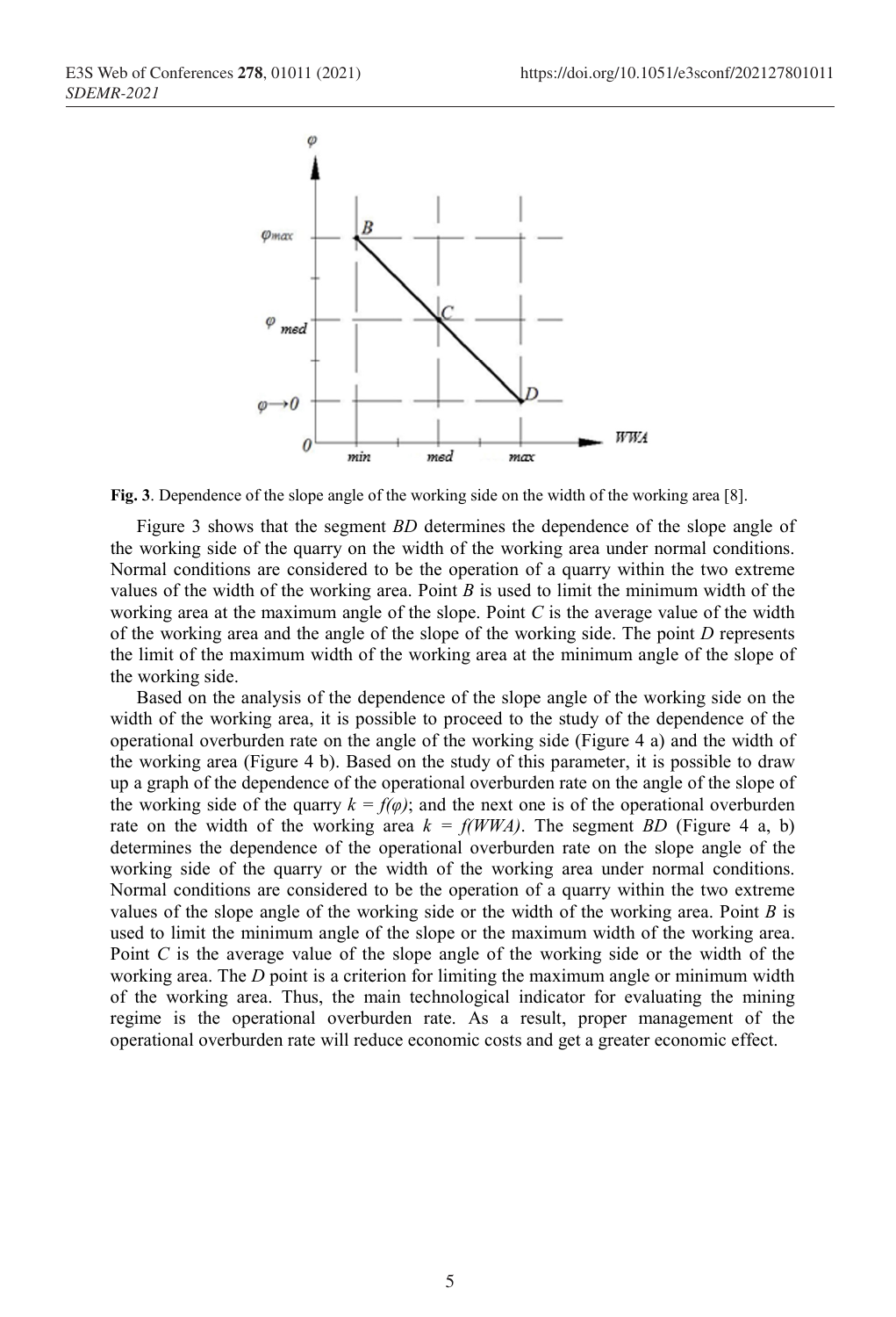

Fig. 4. The dependence of the operational overburden rate on: the angle of the slope of the working side of the quarry  $k = f(\varphi)$ ; b – the width of the working area  $k = f(WWA)$  [8].

The described method for determining the overburden rate during the operation of the quarry is implemented in the following order. Based on the pogorizont plans, taking into account the direction of development of mining operations, graphs of the dependence  $V =$  $f(P)$  of the increasing volumes of overburden  $\overrightarrow{V}$  on the increasing volumes of mineral resources  $P$  with the slope angles of the working side of the quarry varying from the minimum to the maximum values (Figure 5) are drawn up.



Fig. 5. Cumulative graph  $V = f(P)$  of changes in the increasing volumes of overburden (V, million  $m<sup>3</sup>$ ) from the increasing volumes of mineral (P, million  $m<sup>3</sup>$ ), at the angles of the slopes of the working side of the quarry:  $\varphi = 5^\circ$ ,  $\varphi = 10^\circ$ ,  $\varphi = 15^\circ$ ,  $\varphi = 20^\circ$  [9].

A conditional deposit was used to develop the model. The final depth of the quarry is 100 m, the development is carried out by 10-meter ledges with a slope angle  $\alpha = 70^{\circ}$ , the stable productivity of the quarry for minerals  $P = 1.57$  million m<sup>3</sup>. The slope angle of the working side  $\varphi$  is taken in the range from 5° to 20° with a step of 5°. Possible cases of operation with a constant operational overburden rate can be expressed within the two extreme values of  $\varphi_{min}$  and  $\varphi_{max}$ . On the basis of overburden and minerals volumes for each angle of the slope of the working side (Table 1), we obtain an equation that describes each angle of the slope of the working side of the quarry. We define the equations for each angle (from  $\varphi_{min} = 5^{\circ}$  to  $\varphi_{max} = 20^{\circ}$ ) [9-10].

Table 1. Equations describing the slope angle of the working side of the quarry for different values [10-13].

| Indicator | Type of<br>equation | <b>Equation</b> | <b>Coefficient of</b><br>determination |
|-----------|---------------------|-----------------|----------------------------------------|
|-----------|---------------------|-----------------|----------------------------------------|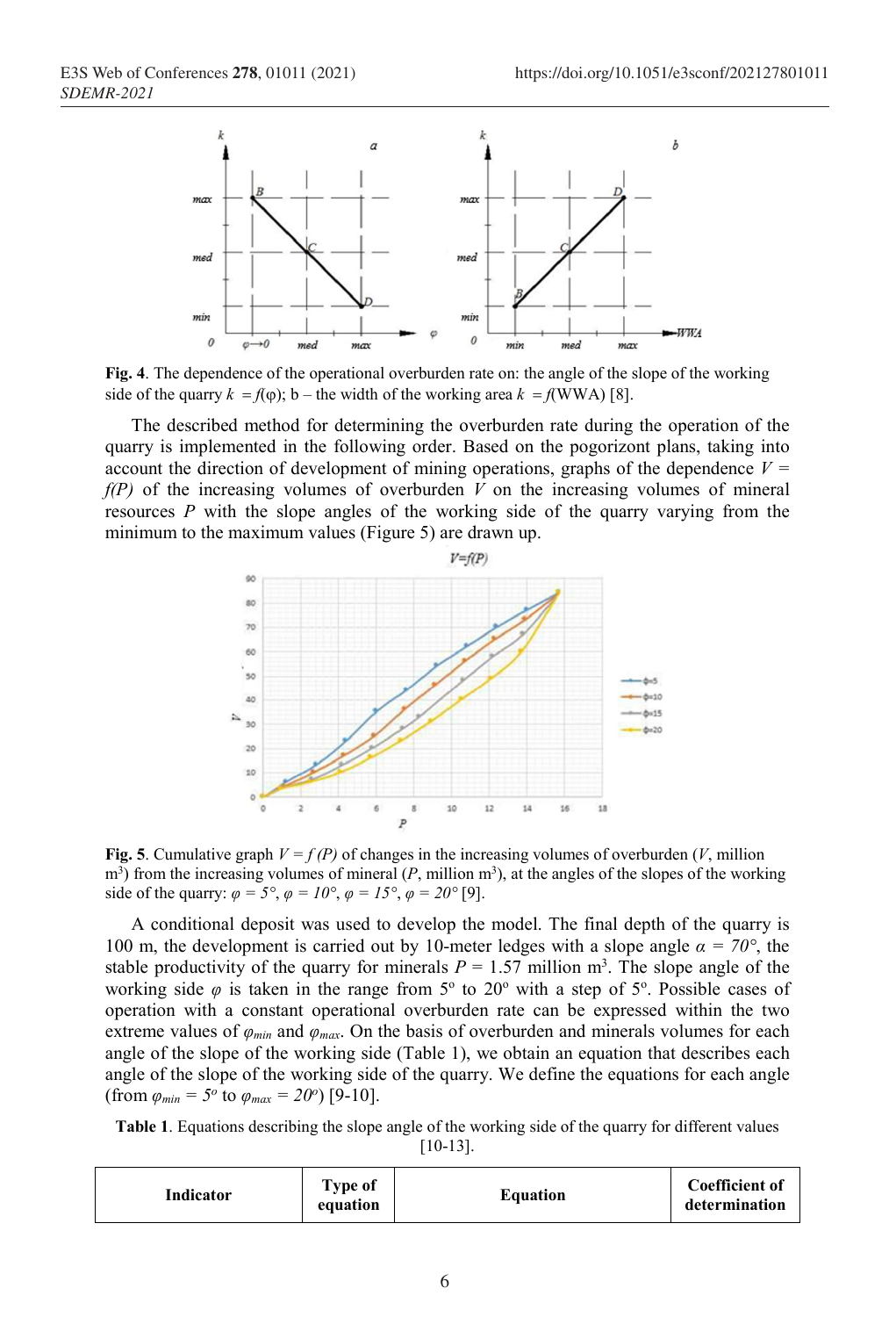| Angle of slope of the<br>working side of the quarry<br>$\varphi = 5^{\circ}$  | Quadratic | $y = -0.0684603x^{2}+6.60752x-1.68954$ | 0.99 |
|-------------------------------------------------------------------------------|-----------|----------------------------------------|------|
| Angle of slope of the<br>working side of the quarry<br>$\varphi = 10^{\circ}$ | Quadratic | $y = -0.0624659x^2+4.54482x-1.12557$   | 0.99 |
| Angle of slope of the<br>working side of the quarry<br>$\varphi = 15^\circ$   | Quadratic | $y = -0.183276x^2+2.50397x+0.214529$   | 0.99 |
| Angle of slope of the<br>working side of the quarry<br>$\varphi = 20^\circ$   | Quadratic | $y = 0.281534x^{2}+0.738268x+1.85262$  | 0.99 |
| Equation of a straight line<br>(averaging line)                               | Linear    | $y = 4.40146x$                         | 0.99 |

In this example, the slope angle of the working side is described by a quadratic equation having different  $x$  indices. The method is convenient because it is possible to obtain various types of equations. The type of equation determines to some extent the difficulty of solving this problem [13-15].

The straight line that intersects all the curves of the slope angle of the working side of the quarry must be within the two extreme values. The intersection line goes out of the origin (the case when the initial volume of mining operations is not taken into account) and tends to the curve with the maximum slope angle of the working side of the quarry in the final position, because during this period, stable operation of the quarry for overburden rocks and minerals is ensured with the lowest overburden rate  $[13-15]$ . Point B is the final value of the averaging line  $AB$ , when the maximum slope angle of the working side of the quarry is reached, there is no need to average the operational overburden rate. Further development of the quarry will go to the point C at  $\varphi = \varphi_{max}$ .

## 4 Conclusion

The main technological indicator for evaluating the mining regime is the operational overburden rate. As a result, proper management of the operational overburden rate will reduce economic costs and get a greater economic effect. The rational mode of mining operations will correspond to the operation of the quarry in the main period according to the average value of the operational overburden rate. In the course of the study, the equations for each angle of the slope of the working side of the quarry were described. According to the accuracy criterion – the rate of determination – the values of the equations for each angle are obtained. This will make it possible to simulate the parameters of open-pit mining operations depending on the specified slope angle and the overburden rate. High values of the determination coefficient confirm that the described mathematical method of averaging the operational stripping coefficient excludes the human factor in calculating the results.

# **References**

1. V.I. Cheskidov, A.N. Akishev, G.G. Sakantsev, Journal of Mining Science, 54, 10 (2018)